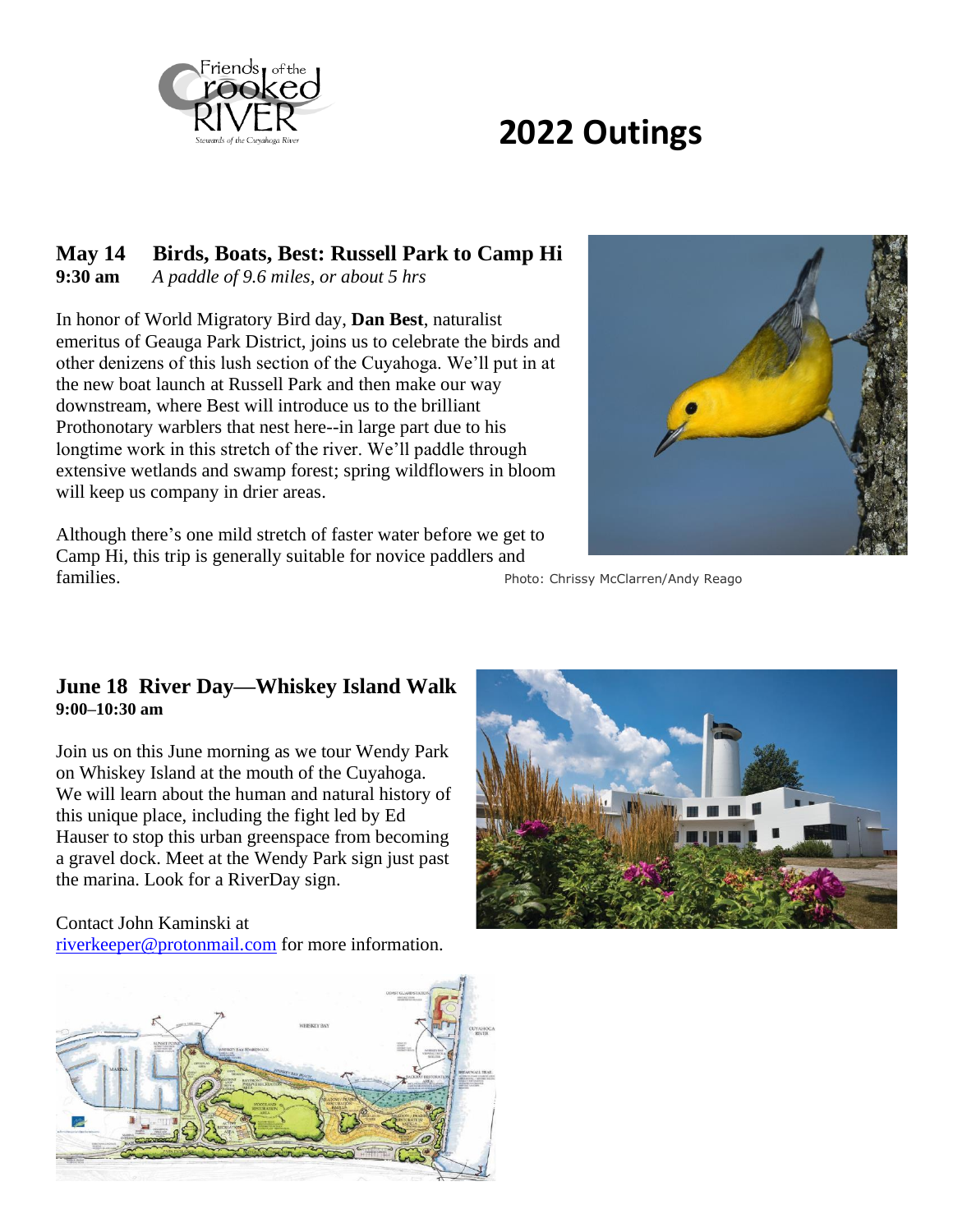

### **2022 Outings**

#### **June 18 River Day—A Paddle with Bill Z.: Red Lock to Station Rd.**

**2 – 4 pm** *3 miles, or about 2 hrs*

Bill Zawiski of the Ohio EPA joins us for this fun and informative outing. After a quick start at Red Lock, we'll meander into a maze of braided channels and tree jams on our way to the historic Station Road Bridge. Along the way, Zawiski will discuss the ecological significance of dam removal on the Cuyahoga and why he and Friends of the Crooked River have worked to remove several to date: in Kent, Munroe Falls, and Cuyahoga Falls. We'll pass a number of tributaries--Spring Creek, Columbia Run, Brandywine Creek, and finally



Chippewa Creek—before we arrive at our destination: the site of the most recent dam removal, the Canal Diversion Dam near Rt. 82. If water levels are cooperative we'll paddle to the site itself, examine where and how the dam was taken out, and paddle briefly back upstream to the takeout; if levels are uncooperative, we'll take out and then walk downstream to have a look at the newly free-flowing river.

This trip is only for paddlers who can control a boat in moving water.

[Please note that this paddle and the walk above are separate events--you don't have to do both. But you're welcome to!]

#### **Sept. 25 Industrial Valley bike tour** 9 – 11:30 am



We will use the Towpath Trail to explore the Industrial Valley of Cleveland. 90% of the riding will be on the bike trail with a few short stretches on the street. Our pace will be leisurely as we make several stops to learn about the history of the valley, to read the wayside signage and to enjoy the spectacular views. The trail is mostly flat with a few steep hills. Steelyard Commons, 3447 Steelyard Dr, Cleveland, OH 44109. Meet in the back parking lot by the small Steel Heritage Center building. The building is in the northeast corner of the shopping center near the Five Guys restaurant.